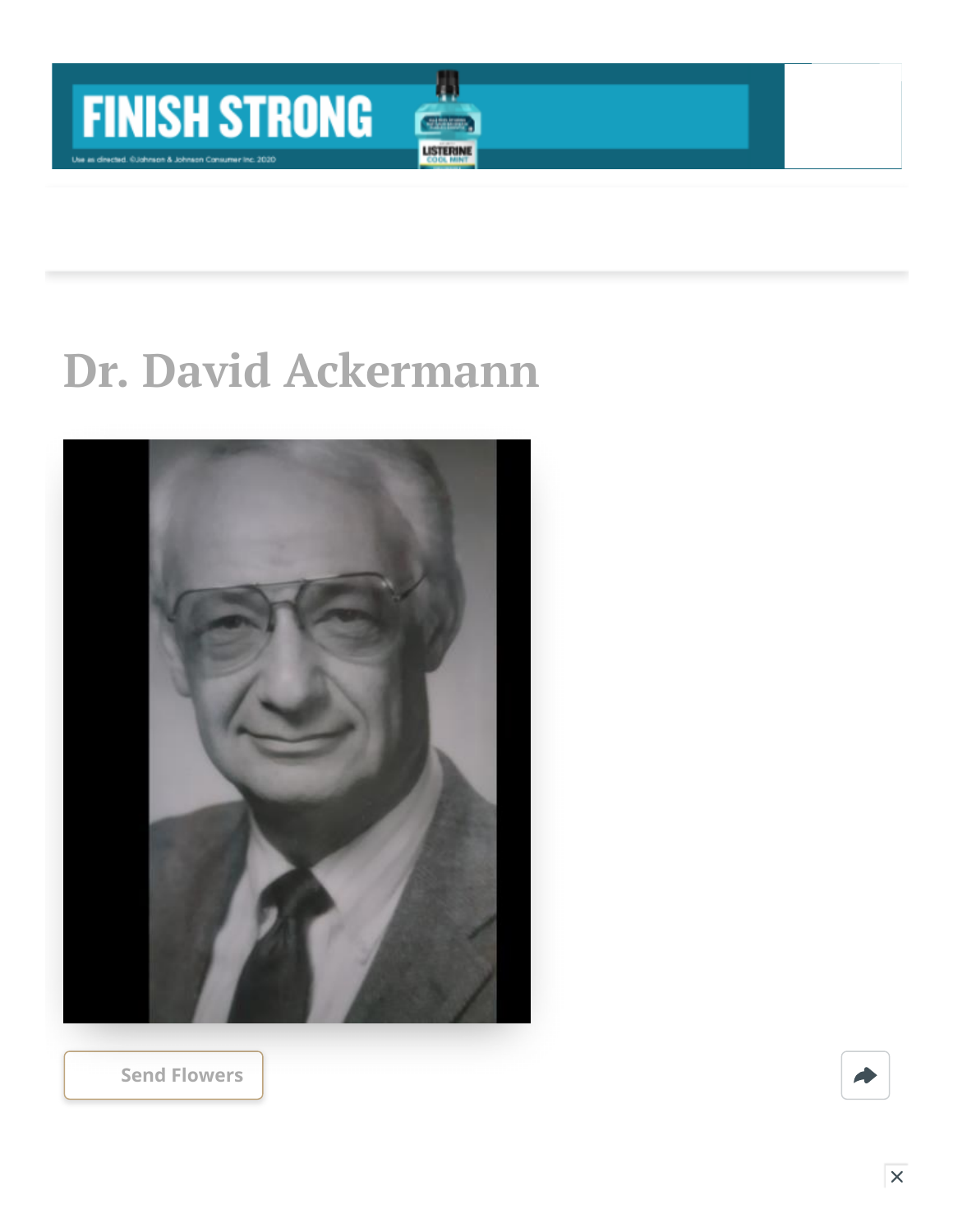avid Ackermann, M.D., son of Bella (z"l) and Moritz Ackermann (z"l) of Sol Ackermann (z"l), passed away at his home at the age of 85. Bothe and his family escaped the Holocaust to Uruguay just a few weeks before avid Ackermann, M.D., son of Bella (z"l) and Moritz Ackermann (z"l) and brother of Sol Ackermann (z"l), passed away at his home at the age of 85. Born in Berlin, Kristallnacht. David's family ultimately settled to Los Angeles (via Chicago) where he attended UCLA graduating with a zoology degree in 1955 and as a Doctor in 1959. He completed his residency in Orthopedic Surgery at Harbor General/UCLA in 1964 followed by a fellowship in Reconstructive Surgery of the Hand in 1965. He later became a Fellow of the American College of Surgeons as well as the American Academy of Orthopaedic Surgeons. After his love for his family and Eretz Yisrael, David's driving passion was being a physician. He was devoted to his practice and patients. He expected the best of all those around him and lead by example in the operating room, on rounds and in his office. He established his practice in Torrance, California working at both Torrance Memorial and Little Company of Mary hospitals. He loved to share and teach (briefly taking a clinical professorship at UCLA) and was sought after by other physicians. David developed several prototypes for artificial joints and was an early leader in total hip and knee techniques. He retired from active practice in 1993 whereupon he devoted himself to a long neglected passion ...art. David built an inhouse studio taking numerous classes and filling his home with dozens of his paintings. Another passion was travel. Always adventurous travelers, Miriam and David's love of traveling began on their 1955 honeymoon, when they drove from Los Angeles to Mexico City in a 1941 Plymouth. Since then the adventurous twosome traveled all over the world, setting foot on every continent. David was committed to the Jewish Community in Los Angeles and in Israel. This was evidenced by his efforts on behalf of Israel Bonds, United Jewish Welfare Fund and Jewish Federation where he chaired numerous appeals. He and Miriam were likewise early members of Congregation Ner Tamid of South Bay, helping to drive its growth and success. David was a voracious reader who was just as easily comfortable with a book as he was anywhere else. He would regularly read writers with whom he disagreed and was very fond of satire and the outsider's perspective. David was a true man of letters and cared little for labels or ideologies; rather, he cared only what approach or idea would work or solve a problem. His last years were challenged by health issues, but he squeezed the most he could from every moment--all due to the grace and duty of his beloved wife, Miriam. Miriam made sure he had superb care and was able to remain at home throughout. She was, and remains, an "eshet